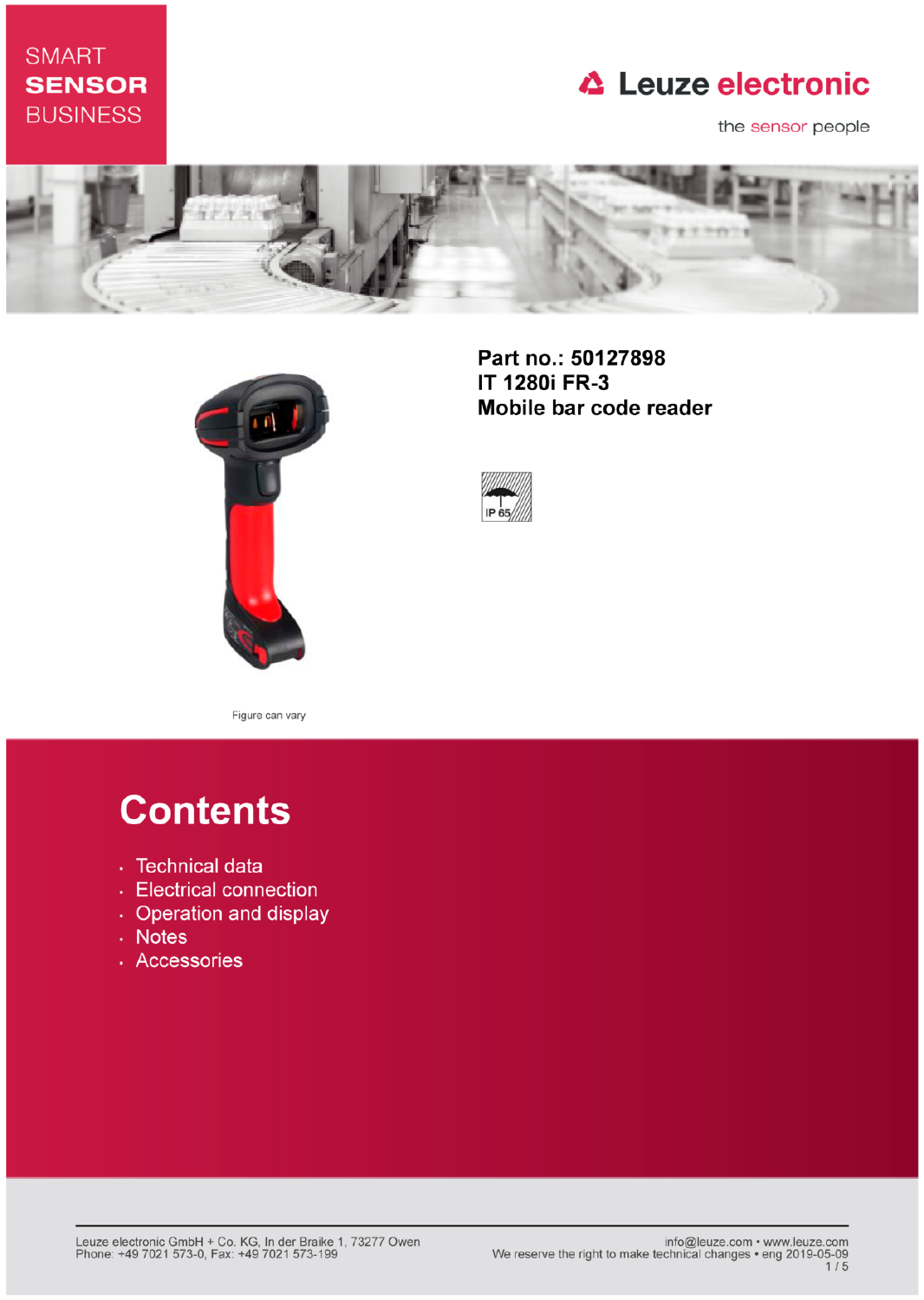## Part no.: 50127898 – IT 1280i FR-3 – Mobile bar code reader

## **Technical data**

| <b>Basic data</b>                  |                                                                                                                                                                                                                                                                                                                 |  |  |  |
|------------------------------------|-----------------------------------------------------------------------------------------------------------------------------------------------------------------------------------------------------------------------------------------------------------------------------------------------------------------|--|--|--|
| Series                             | IT128xi                                                                                                                                                                                                                                                                                                         |  |  |  |
|                                    |                                                                                                                                                                                                                                                                                                                 |  |  |  |
|                                    |                                                                                                                                                                                                                                                                                                                 |  |  |  |
| <b>Read data</b>                   |                                                                                                                                                                                                                                                                                                                 |  |  |  |
| Code types, readable               | 2/5 Interleaved<br>Codabar<br>Code 128<br>Code 39<br>Code 93<br><b>EAN 128</b><br><b>EAN 8/13</b><br><b>EAN Addendum</b><br>GS1 Databar<br>GS1 Databar Expanded<br>GS1 Databar Limited<br>GS1 Databar Omnidirectional<br>GS1 Databar Stacked<br><b>GS1 Databar Truncated</b><br>Others on request<br><b>UPC</b> |  |  |  |
| <b>Optical data</b>                |                                                                                                                                                                                                                                                                                                                 |  |  |  |
| Reading distance                   | 100  4,460 mm                                                                                                                                                                                                                                                                                                   |  |  |  |
| Light source                       | Laser                                                                                                                                                                                                                                                                                                           |  |  |  |
| Bar code contrast (PCS)            | 35 %                                                                                                                                                                                                                                                                                                            |  |  |  |
|                                    |                                                                                                                                                                                                                                                                                                                 |  |  |  |
| <b>Electrical data</b>             |                                                                                                                                                                                                                                                                                                                 |  |  |  |
| <b>Performance data</b>            |                                                                                                                                                                                                                                                                                                                 |  |  |  |
| Supply voltage UB                  | $4 \ldots 5.5$ V , DC                                                                                                                                                                                                                                                                                           |  |  |  |
| Power consumption, max.            | 1.8 W                                                                                                                                                                                                                                                                                                           |  |  |  |
|                                    |                                                                                                                                                                                                                                                                                                                 |  |  |  |
| <b>Interface</b>                   |                                                                                                                                                                                                                                                                                                                 |  |  |  |
| <b>Type</b>                        | PS/2, RS 232, USB                                                                                                                                                                                                                                                                                               |  |  |  |
| <b>RS 232</b>                      |                                                                                                                                                                                                                                                                                                                 |  |  |  |
| Function                           | Process                                                                                                                                                                                                                                                                                                         |  |  |  |
| <b>USB</b>                         |                                                                                                                                                                                                                                                                                                                 |  |  |  |
| Function                           | Process                                                                                                                                                                                                                                                                                                         |  |  |  |
|                                    |                                                                                                                                                                                                                                                                                                                 |  |  |  |
| <b>Connection</b>                  |                                                                                                                                                                                                                                                                                                                 |  |  |  |
| <b>Connection 1</b>                |                                                                                                                                                                                                                                                                                                                 |  |  |  |
| Type of connection                 | <b>RJ41</b>                                                                                                                                                                                                                                                                                                     |  |  |  |
|                                    |                                                                                                                                                                                                                                                                                                                 |  |  |  |
| <b>Mechanical data</b>             |                                                                                                                                                                                                                                                                                                                 |  |  |  |
| Dimension (W x H x L)              | 133 mm x 195 mm x 75 mm                                                                                                                                                                                                                                                                                         |  |  |  |
| Housing material                   | Plastic, UL 94-V0                                                                                                                                                                                                                                                                                               |  |  |  |
| Net weight                         | 335 g                                                                                                                                                                                                                                                                                                           |  |  |  |
|                                    |                                                                                                                                                                                                                                                                                                                 |  |  |  |
| <b>Environmental data</b>          |                                                                                                                                                                                                                                                                                                                 |  |  |  |
| Ambient temperature, operation     | $-3050$ °C                                                                                                                                                                                                                                                                                                      |  |  |  |
| Ambient temperature, storage       | -40  70 °C                                                                                                                                                                                                                                                                                                      |  |  |  |
| Relative humidity (non-condensing) | $095%$                                                                                                                                                                                                                                                                                                          |  |  |  |
| Drop height                        | 2 <sub>m</sub>                                                                                                                                                                                                                                                                                                  |  |  |  |
| Measurements relative to           | Concrete floor                                                                                                                                                                                                                                                                                                  |  |  |  |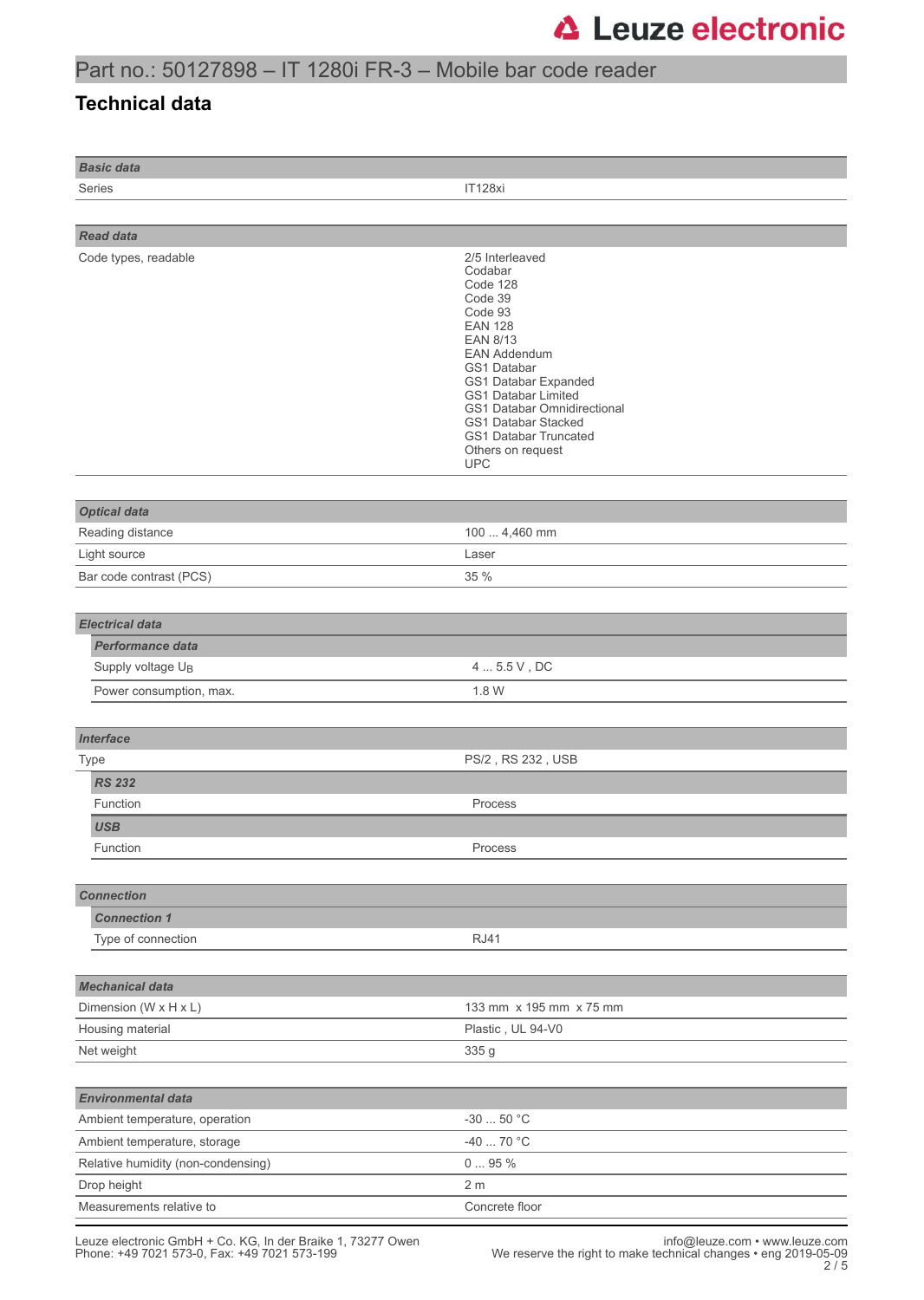## Part no.: 50127898 – IT 1280i FR-3 – Mobile bar code reader

| <b>Certifications</b> |          |
|-----------------------|----------|
| Degree of protection  | IP 65    |
|                       |          |
| <b>Classification</b> |          |
| Customs tariff number | 84719000 |
| eCl@ss 8.0            | 27280103 |
| eCl@ss 9.0            | 27280103 |
| <b>ETIM 5.0</b>       | EC002550 |
| ETIM 6.0              | EC002550 |

## **Electrical connection**

| <b>Connection 1</b> |                                           |  |
|---------------------|-------------------------------------------|--|
| Type of connection  | l RJ41                                    |  |
| Function            | Configuration interface<br>Data interface |  |

| Pin            | Pin assignment           |  |  |  |
|----------------|--------------------------|--|--|--|
| 1              | Shield                   |  |  |  |
| 2              | Cable ID                 |  |  |  |
| 3              | <b>GND</b>               |  |  |  |
| $\overline{4}$ | TxD RS 232 / n.c. USB    |  |  |  |
| 5              | RxD RS 232 / n.c. USB    |  |  |  |
| 6              | CTS RS 232 / n.c. USB    |  |  |  |
| $\overline{7}$ | $+5$ V DC                |  |  |  |
| 8              | RTS RS 232 / n.c. USB    |  |  |  |
| 9              | n.c. RS 232 / Data + USB |  |  |  |
| 10             | n.c. RS 232 / Data - USB |  |  |  |



## **Operation and display**

## LEDs

| <b>LED</b> | <b>Display</b>     | <b>Meaning</b>        |
|------------|--------------------|-----------------------|
|            | Green, 1x flashing | Reading successful    |
|            | Red                | Operational readiness |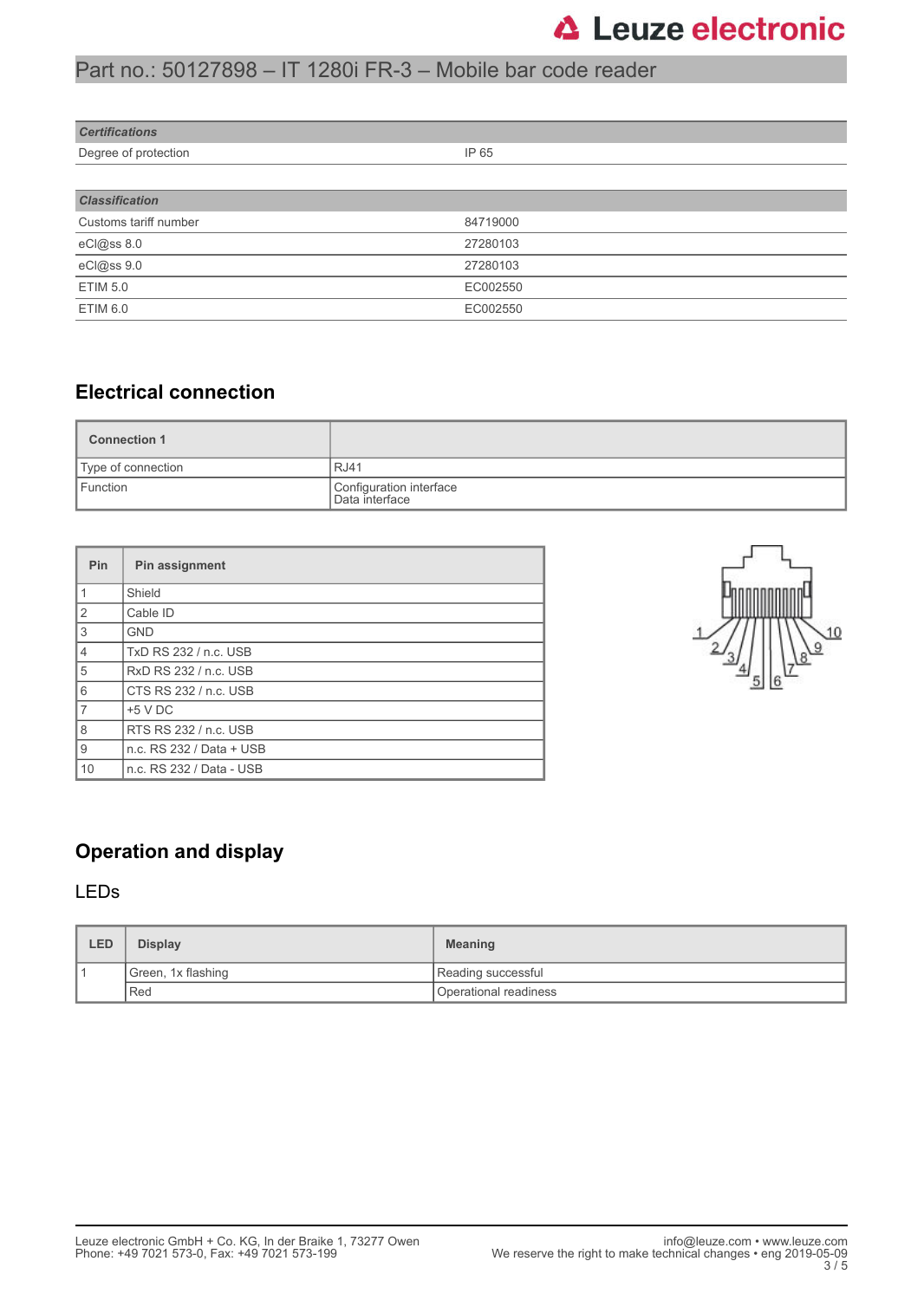## **△ Leuze electronic**

## Part no.: 50127898 – IT 1280i FR-3 – Mobile bar code reader

### **Notes**

### **WARNING! LASER RADIATION – LASER CLASS 2**

**Never look directly into the beam!** The device satisfies the requirements of IEC 60825-1:2007 (EN 60825-1:2007) safety regulations for a product of **laser class 2** as well as the U.S. 21 CFR 1040.10 regulations with deviations corresponding to "Laser Notice No. 50" from June 24, 2007.

- Never look directly into the laser beam or in the direction of reflected laser beams! If you look into the beam path over a longer time period, there is a risk of injury to the retina.
- Do not point the laser beam of the device at persons!
- Interrupt the laser beam using a non-transparent, non-reflective object if the laser beam is accidentally directed towards a person.
- When mounting and aligning the device, avoid reflections of the laser beam off reflective surfaces!
- CAUTION! Use of controls or adjustments or performance of procedures other than specified herein may result in hazardous light exposure.
- Observe the applicable statutory and local laser protection regulations.
- The device must not be tampered with and must not be changed in any way. There are no user-serviceable parts inside the device. Repairs must only be performed by Leuze electronic GmbH + Co. KG.

### **NOTE**

#### **Affix laser information and warning signs!**

Laser information and warning signs are affixed to the device. In addition, self-adhesive laser information and warning signs (stick-on labels) are supplied in several languages.

- Affix the laser information sheet to the device in the language appropriate for the place of use. When using the device in the US, use the stick-on label with the "Complies with 21 CFR 1040.10" note.
- Affix the laser information and warning signs near the device if no signs are attached to the device (e.g. because the device is too small) or if the attached laser information and warning signs are concealed due to the installation position.
- Affix the laser information and warning signs so that they are legible without exposing the reader to the laser radiation of the device or other optical radiation.

### **Accessories**

## Connection technology - Connection unit

| Part no. | <b>Designation</b>            | <b>Article</b>                 | <b>Description</b>                                                                                                                                     |
|----------|-------------------------------|--------------------------------|--------------------------------------------------------------------------------------------------------------------------------------------------------|
| 50112891 | l MA 248i Profinet<br>Gateway | l Modular<br>l connection unit | Supply voltage: 18  30 V<br>Current consumption, max.: 300 mA<br>Interface: PROFINET, RS 232<br>Connections: 6 Piece(s)<br>Degree of protection: IP 65 |